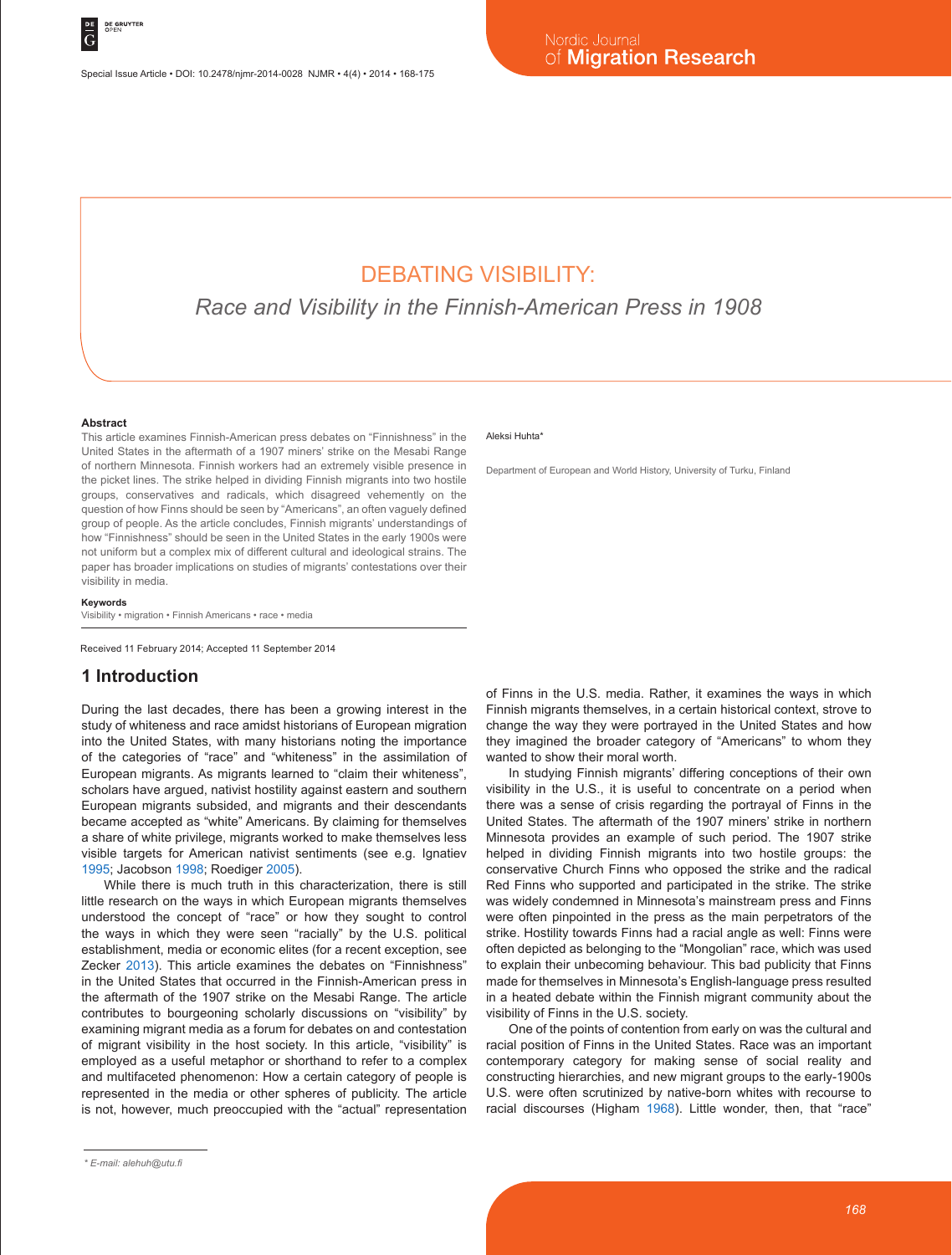emerged as an issue in debates on Finnishness in early-1900s Minnesota as well. For conservative Finns, the real or imagined anti-Finnish sentiment amidst Minnesota's native-born Americans was a telltale sign of the threat of socialism to the "Western" credentials of Finns. Socialists, for their part, dwelled less on this question of Finnish respectability as a nationality. They did, however, put forward a criticism that turned the conservative arguments on their head: it was through adopting the rational ideology of socialism and by organizing in labour unions that Finns could best showcase to nativeborn American workers that they, too, could perform the role of an organized "American worker". While it is, then, important to study how migrants made sense of "race" and their own position within U.S. racial hierarchies, it is equally important to take stock of other forms of categorizations—such as class or civilization—that were employed by migrants when claiming belonging in U.S. society.

This paper illustrates that European migrants' attempts to control their visibility in the eyes of "Americans" were not done in uniform manner: conservative and leftist migrants often disagreed as to who exactly were the "Americans" to whom they should show their moral worth. What is more, this article complicates any easy assumptions about migrants' understanding of the nebulous category of race. The question of race was an important part of the anti-Finnish sentiment in early-1900s Minnesota, but Finnish migrants did not share a common outlook on the matter. For some, the issue of race was clearly irrelevant or incomprehensible, as they sidestepped the concept completely. Others understood the significance of the concept in U.S. society, but did not necessarily connect the concept to any understandings of biological inferiority. Rather, a superior racial position was seen in civilizational and behavioural terms. Finally, racism implicit in the race debate did not go uncontested: socialist newspapers published articles that openly ridiculed the scientific pretensions of U.S. racism and suggested that Finnish migrants steer clear from any pretensions of racial superiority.

## **2 Data and Methods**

The data of this paper consist of articles published in Finnish-American newspapers during the spring of 1908 that commented on the image of Finns in the United States. The material includes articles published both in the conservative press (mainly in Duluth, Minnesota-based *Amerikan kaiku* ["The Echo of America"]) and the radical press (mainly in Hancock, Michigan-based *Työmies* ["The Working Man"]). *Amerikan kaiku* was a conservative newspaper founded in 1905 in Brooklyn, New York, but later transferred to Duluth, Minnesota, where it served as an outlet for Iron Range's religious and politically conservative Finns. *Työmies*, for its part, was founded in 1903 in Worcester, Massachusetts, as the first explicitly socialist Finnish-language newspaper in the United States. The newspaper relocated to Hancock, Michigan, in 1905, and became the voice of Midwestern Finnish socialists. In later years, *Työmies* became known as the mouthpiece of more left-wing Finnish socialists, while its east coast counterpart, *Raivaaja* ["The Pioneer"], was more social democratic in its line. The article makes also use of some articles published in the English-language *Duluth News-Tribune*, one of the leading newspapers of northeastern Minnesota.

The material was gathered from microfilmed runs of these newspapers. I have systematically gone through articles and news stories published in the newspapers between January and May of 1908. This was a time of intense debate between socialists and antisocialists about the image of Finns in the United States, and I have included every article and news story that comments on this theme in my material. My analysis will concentrate on the close reading of those articles that explicitly discuss the racial position of Finns in the United States. Eight articles—four from the conservative press and four from the radical press—have been chosen for a closer reading in this article.

#### **3** of Migrants: Nativism and **Racialization**

In the late nineteenth and early twentieth centuries, a category of people referred to as "immigrants" became perhaps more visible than ever in U.S. politics. To be sure, the United States had been a major destination of mobile workers for much of the nineteenth century and anti-immigrant agitation as such was not a novel phenomenon. Still, the politicization of anti-immigration sentiment, or nativism, of the late nineteenth and early twentieth century was in many ways a more intensive affair than previous waves of anti-foreign agitation. Especially suspect for nativists were foreign radicals, anarchists and socialists who were seen increasingly not as mere nuisances but more ominously as threats to national security. Migrant support for the Socialist Party of America (founded in 1901) and the increase in anarchist acts of terror—most prominent among them the 1901 assassination of President William McKinley by a Polish-American anarchist—were portrayed by many anti-immigration intellectuals, politicians and journalists as testaments to the radical proclivities of migrants and the threat that their radicalism posed for U.S. society.

But while the anti-radical strain of U.S. nativist thought gained a new lease on life in the late nineteenth and early twentieth century, the anti-radical argument alone was not entirely convincing as grounds for any wholesale restriction of immigration. After all, only a minority of migrants were actually involved in radical politics—a point made routinely by the opponents of restriction, native-born and migrant alike—which easily made attacks on *all* migrants for the actions of a few appear unreasonable and unjust. Indeed, while the 1901 assassination of President McKinley did ignite small-scale nativist fury against foreigners, much of the nation's press soon concurred that not all migrants were to blame for the activities of an anarchist minority (Higham 1968: 111). While anti-radicalism was, then, a major part of the ideological mix that made up turn-of-the-century U.S. nativism, it alone was not sufficient in giving anti-immigration sentiment the potency it started to have already in the pre-World War I period.

What gave anti-immigration sentiment much of its potent political force was the racialization of the debate on southern and eastern European immigration. Already in the 1890s, some individual scholars and politicians had started to use racial language in their support for the restriction of unwanted European immigration. Henry Cabot Lodge, an influential Massachusetts historian, Congressman, and one of the leading intellectuals of U.S. nativism, argued in a 1891 study that new immigration from the non-Anglo-Saxon parts of Europe threatened "a great and perilous change in the very fabric of our race" (quoted in Higham 1968: 142). In the early 1890s, Lodge was still rather unique in his way of combining anti-immigration arguments with European racial theories, but his fulminations against immigration of the "lesser races" of Europe would soon prove pioneering. In the early 1900s, intellectuals in favour of immigration restriction started to increasingly draw on European scholarly discussions on eugenics and racial anthropology. While it was not until Madison Grant's 1916 magnum opus, *The Passing of the Great Race*, that this racial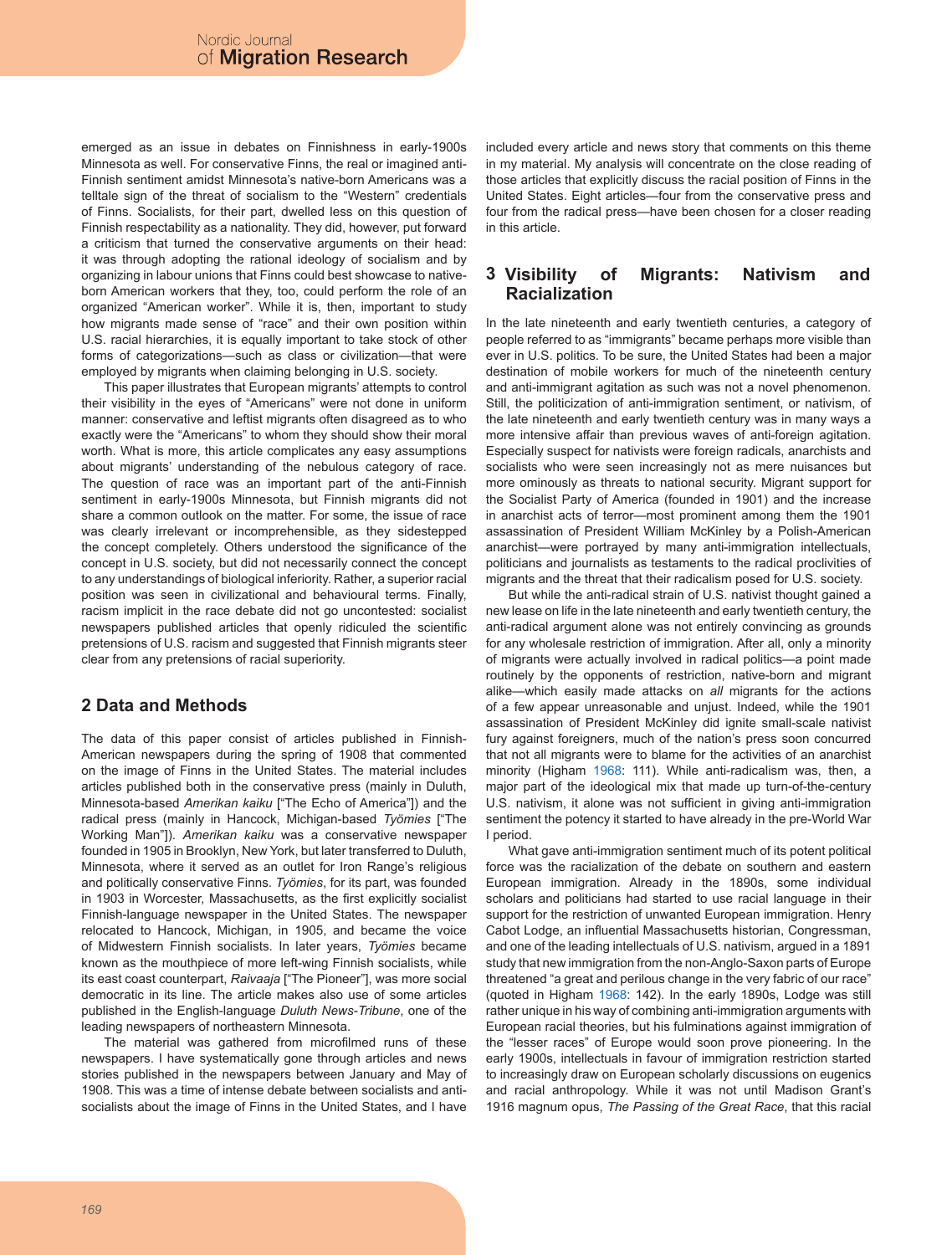nativist strain received its most sophisticated treatment in print, the pre-World War I years already saw a discernable increase in racist nativism (Higham 1968: 149–157).

As anti-immigration intellectuals, politicians and journalists increasingly casted southern and eastern Europeans as a racial threat, there was no short supply of analogies and parallels for such racialization of unwanted strangers. Immigration from China's Guangdong province to the west coast of the United States had been depicted in racial terms by local politicians, labour unions and common workers at least from the 1850s onwards. As historian Erika Lee (2003: 35) has noted, the nativist arguments regarding the unassimilability and racial inferiority of the Chinese were extended with relative ease to other migrant and minority groups, such as the Japanese and Mexicans—and, from the 1890s onwards to southern and eastern European migrants as well. As the demand for restriction of European migration gathered steam in the early 1900s, the analogies between Asian and non-Anglo-Saxon European migrants were often made explicitly. Italian migrants, for example, were referred to by some North American labour activists as "the Chinese of Europe" or "European coolies" (Lee 2003: 35).

Other, more scholarly oriented nativists sought to go beyond metaphors and argue that certain purportedly European migrant groups were, in fact, Asians. Drawing on vogue European racial theories, they insisted that while residing technically *in* Europe, some Slavic, Semitic, Turkic and Finnic peoples had been so intermingled with the "Mongolian races" of the Eurasian steppe that they were not *of* Europe in any real, racial sense (Lee 2003: 35). "Who reflects that, with Chinese and Japanese, Finns and Magyars, Bulgars and Turks," sociologist and anti-immigrant activist Edward Ross, for example, wondered in 1914, "about half a million more or less Mongolian in blood have cast their lot with us and will leave their race stamp upon the American people of the future?" (quoted in Kivisto & Leinonen 2011: 18).

As the Ross quote suggests, Finnish migrants were also often depicted as belonging to that vague group of eastern Europeans whose racial heritage was not entirely unambiguous. Already, the classic European racial theorists of the nineteenth century had categorized Finns as belonging to a yellow or a Mongolian race in their widely read racial mappings of the humankind—most famously by the French aristocrat Arthur de Gobineau in his highly influential *Essai sur l'inégalité des races humaines* (1853–1855) (Kemiläinen 1998). While these European theorists' ideas on Finnish racial Asianness were, then, reproduced by some U.S. intellectuals in their musings on race, it bears mentioning that not all U.S. racial theorists agreed about Finns' position in the European racial order. The influential economist William Z. Ripley, for example, maintained that Finns, along with Scandinavians, were of "Teuton" background in his tripartite division of Europeans into "Teuton," "Alpine" and "Mediterranean" races (Kivisto & Leinonen 2011).

But while European racial theories started to have an increasing influence amidst U.S. anti-immigration activists in the early years of the 1900s, it was not this scholarly discussion alone that gave racial nativism its popular potency in the pre-World War I period. Rather, nativism emerged as a more commonly shared ideology as antiimmigrant ideas became conflated with popular racism (Higham 1968: 167–175). In the midwest, the anti-immigrant sentiment and the racialization of Finnish migrants were often fuelled by imagined or real proximities of these migrants with the region's Native American population (Ronning 2006). This was especially evident in northern Minnesota where the bustling mining industry had attracted tens of thousands of migrants and that still had a relatively visible Native

American presence. "Indian savagery, an atavism identified by whites in Indians' supposed frequent and violent drunkenness, indolence, sloth, clannishness, predilection for communism and stubborn occupation of undeveloped land in the face of inexorable, marketdriven change", Gerald Ronning (2006: 360) notes, "provided an easily comprehensible archetype transposable to the immigrant workers of the Range". Alleged similarities between Finns and Indians in alcohol consumption patterns, their seemingly shared propensity for living in the wilderness of northern Minnesota forests and their supposedly uniform practices of magic and shamanism all contributed to Anglo-American Minnesotans' stereotypic characterizations of Finnish migrants as "jackpine savages"—as migrants whose national traits made them more akin to Indians than Europeans. Coupled with these cultural stereotypes, the notion of Finnish racial Asianness promoted by much of the contemporary racial theorizing was bound to further elevate beliefs in Finns' natural proclivity to savagery and brutishness (Ronning 2006: 368–376).

The ideas regarding Finns' savagery did not develop in a social vacuum, of course, but were very much intertwined with early twentieth century Minnesota's political and labour strife. As the state had in the late nineteenth century developed into one of the major mining regions of the United States, much of the state's northern Iron Range had ended up under the control of the powerful Oliver Mining Company. The company sought to assert a quasi-colonial control over the ore-rich landscape and the workers on its payroll, the majority of whom were of recent migrant background—Italians, Poles, Finns and South Slavs. Unionization was vehemently discouraged by the company, and any incipient attempts at industrial action to improve the dismal working conditions, to shorten the working day or to increase wages were rapidly smothered by the authorities and the company henchmen. In 1907, the company was able to smother a major strike declared by the Western Federation of Miners in support of an 8-hour day and a wage increase (Karni 1977; Ross 1977).

While the strike attracted support from all migrant workers of the Iron Range, it was especially popular amidst the area's Finns, who comprised some 75% of the 10,000–16,000 striking workers. As U.S. companies of the time generally assessed and managed their workers as national or racial collectives, gauging the qualities and abilities of an individual worker through his or her "racial" or "national" background (Roediger & Esch 2012), the visibility of Finns in the picket lines was commonly taken as proof of Finns' natural proclivity to rabblerousing and radicalism. This coupling of Finnishness with radicalism led the company to shun Finnish workers after the strike, with many Finns blacklisted by the company and refused work after 1907. "All the races employed on the Vermilion Range [adjacent to the Mesabi Range] are good laborers except [the Finns]", a mining company superintendent estimated the qualities of Finnish workers to a government inspector a year after the strike. "Their people are good laborers but trouble breeders. […] [T]hey are a race that tries to take advantage of the companies at every opportunity and are not to be trusted" (quoted in Karni 1977: 78–79).

These sentiments towards Finnish radicals on Minnesota's Iron Range culminated in an attempt by a Minnesota District Attorney to deny all Finns the right to naturalize as U.S. citizens on racial grounds. This attempt took place in January 1908 as John Svan, a socialist Finn, and 15 other Finns had applied for citizenship but had had their naturalization papers rejected by the District Attorney John C. Sweet. The reason for this rejection was Sweet's contention that Finns were "Mongols" and thus ineligible for naturalization, restricted as this right was to "free white persons" and to "aliens of African nativity and persons of African descent". Reflecting the extent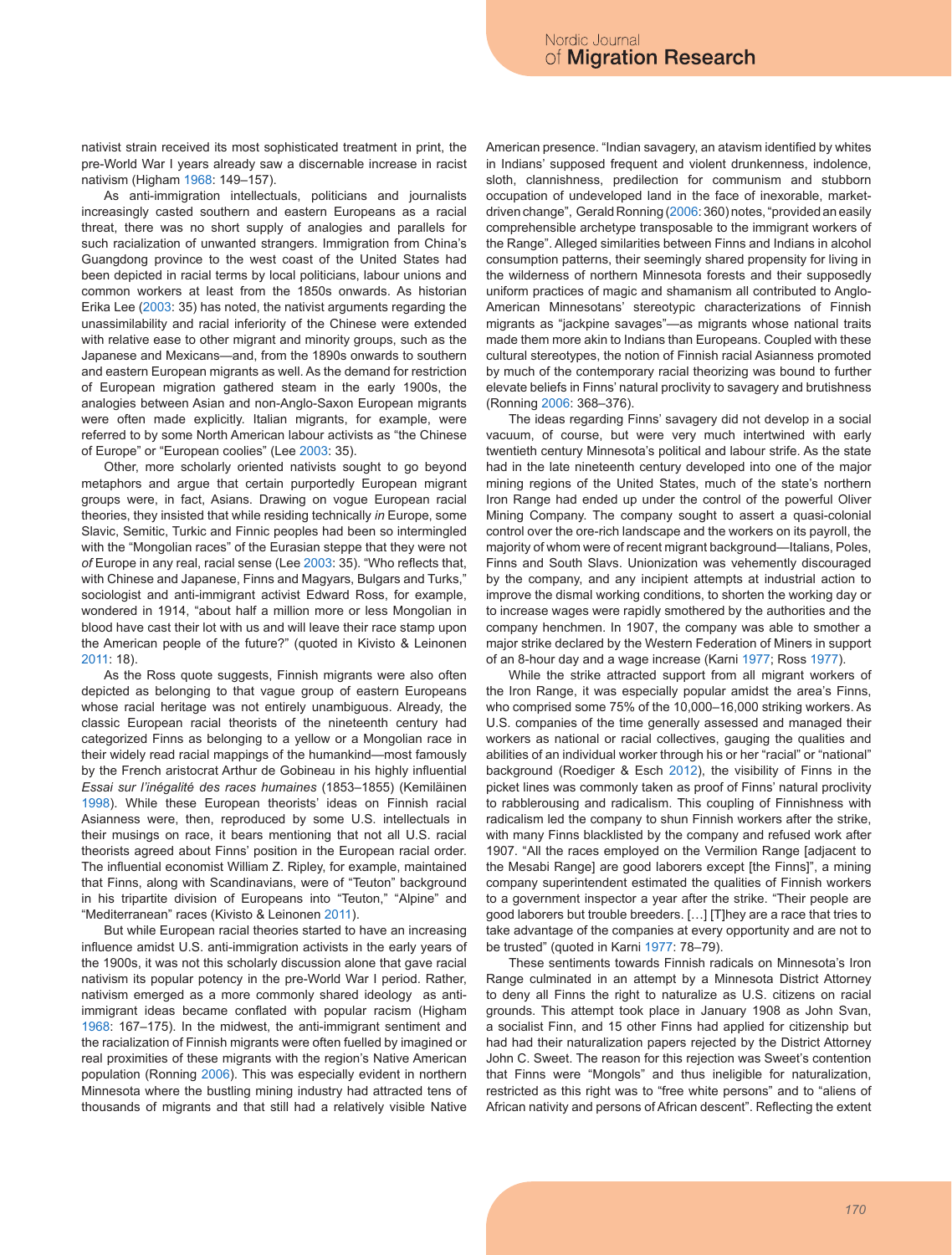to which many contemporaries associated political beliefs with racial essence, Sweet depicted the socialistic ideology of Finnish radicals as an "East Asian philosophy," testifying to the Asiatic frame of mind of Finns as a people. The case was ultimately thrown out of court by Judge William Cant who maintained that while Finns had been racially mixed, miscegenation had resulted in Finns becoming one of the "whitest people in Europe" (Kivisto & Leinonen 2011). Despite this conclusion, Minnesota's conservative Finns were shook by the John Svan case. During the following months, Minnesota's Finnish migrants debated vehemently on the question of how "Finnishness" was to be understood in the United States, with the conservatives and radicals of the community becoming ever more hostile towards each other.

## **4 Debating Visibility: Visibility and Race in the Finnish-American Press**

Scholarship on Finnish American history has often noted that the heated arguments following the 1907 Mesabi Range strike were in many ways the final breaking point in the relations between the conservative "Church Finns" and the radical "Red Finns," setting off a frenzied animosity between the two factions. "The strike was a crucial event that helped to stimulate the intense internecine conflict that was to characterize Finnish-American life for several decades", Peter Kivisto (1984: 103) has noted. While the conflict between the two groups of Finns has been often characterized as an internal skirmish within the migrant community, a major part of the squibbing was the image that Finns presented of themselves to the wider public. Both factions argued that it was the other that had ruined the reputation of their nationality in the eyes of "Americans". What is more, both factions hoped that the damage done could be fixed and Finns might still be accepted within the boundaries of a wider U.S. polity. The below analysis takes stock of these arguments and discerns the vehement points of disagreement between the two sides.

## *4.1 Conservatives and Finnish Visibility*

What had most shaken Finnish American conservatives in the strike of 1907 was how Finns were portrayed in Minnesota's English-language media. As Finnish workers had been in the forefront of the strike, much of the ire of the area's businessmen, politicians and media was directed at Finns. *Mesaba Ore* of Hibbing, Minnesota, for example, noted in a front page story about a strike demonstration that "fully ninety percent of those in line were Finlanders – fiery followers of the Red Flag" (quoted in Karni 1977: 76). The bourgeoisie newspapers were critical of all strikers, but as Finns were so conspicuous a presence in the picket lines they were often singled out for especial scrutiny.

Some Minnesota newspapers, particularly those farther away from the heady atmosphere of the strike, adopted a somewhat more considered approach to Finnish radicalism, seeking to explain Finns' proclivity for rabblerousing with their historical background. "[T]he largest number of Mesabi workers came from Finland, in the frozen north, a land where Russia's oppression has bred a hatred of government and a rampant form of socialism", a Minneapolis newspaper remarked. "No more dangerous fusing of raw material could be devised it seems" (quoted in Karni 1977: 77). Gendered and sexual imagery was also prominent. The coverage of the strike in Duluth's main newspaper, for example, made much of the unseemly presence of Finnish women in the strike demonstrations. "Finns March Through Streets of Sparta, Led by Amazon Bearing the Emblem of Anarchy—Other Females Also Sport the Gory Color", ran one title (*Duluth News-Tribune* 1907b). Another article that appeared during the strike identified Finnish-ran brothels on the Range as "hotbeds of socialism", where "the women are red hot socialists and help to inflame the Finnish mind" (*Duluth News-Tribune* 1907a).

For conservative Finns, this coupling of Finnishness with anarchism and labour radicalism was hard to swallow. In a letter to the editors of Duluth's leading newspaper, *Duluth News-Tribune*, John Saari, a Finnish member of the Minnesota legislature, protested the newspaper's proclivity to blame all Finns for the sins of a loud minority. Saari noted that the newspaper had classed "Finns as being common prostitutes, living in lust and infamy and running blind pigs [i.e., speakeasies] and other immoral joints". "It appears to be the policy of the Duluth newspapers", the writer lamented, "to generally represent the Finnish people in the most detestable light" (Saari 1907). "While it is true", Saari conceded, "that many of the Finnish miners are participating in this strike, I cannot but enter a strong protest against the manner in which the Duluth papers are maliciously and indiscriminately blaming the Finnish people for everything that has or may occur in connection with it". Saari pleaded to the editors that they would "send someone [sic] to make an investigation as to the domestic, moral, and social affairs and the ideals of the Finnish people as a whole", so that they could establish that Finns were "lawabiding citizens" (Saari 1907). While the newspaper promised in its response to Saari to make a clear distinction in its strike coverage between decent Finns and their more radical brethren (*Duluth News-Tribune* 1907c), conservative Finns continued to be shaken by the bad name Finns had made for themselves in the eyes of "Americans".

The willingness of conservative Finns to showcase their nationality as good "law-abiding citizens" became especially acute in the wake of the John Svan trial of January 1908 as Finns' right to citizenship had actually been challenged. While this challenge seems in retrospect to have been doomed from the start (no European migrant group before or after the John Svan trial had their whiteness challenged, let alone revoked, in an U.S. court of law), the contemporaries were obviously much less certain about the matter. One journalist for a conservative newspaper, for example, noted that while a contrary decision by the court would have been "senseless", it was entirely in the realm of the possible if only the judge would have been "some man hostile to the Finns". The writer noted that the attempt to rob Finns of the right to citizenship with the "Mongolian question" could be made again with a different outcome. Assigning Finns to the status of Mongolians might not only deny them of U.S. citizenship but also heavily restrict their migration to the United States. Even worse, Americans would be tempted to associate Finns with the looming "yellow danger" in the Pacific. "What would be the fate of the Finns if Americans were led to believe that the Finns are Mongolians", the writer queried, "and then a war with Japan was to break out? Then the life of a Finn would not be worth much in this country. Because the war between America and Japan would not only be a war between two states but also a war between two races (—s 1908)". As these fears demonstrate, many conservative Finns were utterly shocked by the John Svan case and imagined a future where Finns would be lumped together with "the Mongols" as a real possibility.

While the conservative activists of the Finnish migrant community were, then, worried about the John Svan case and its implications for Finns' ability to naturalize as citizens, there was no clear or uniform understanding about the concept of "race". In later years, conservative Finnish migrants would come to display a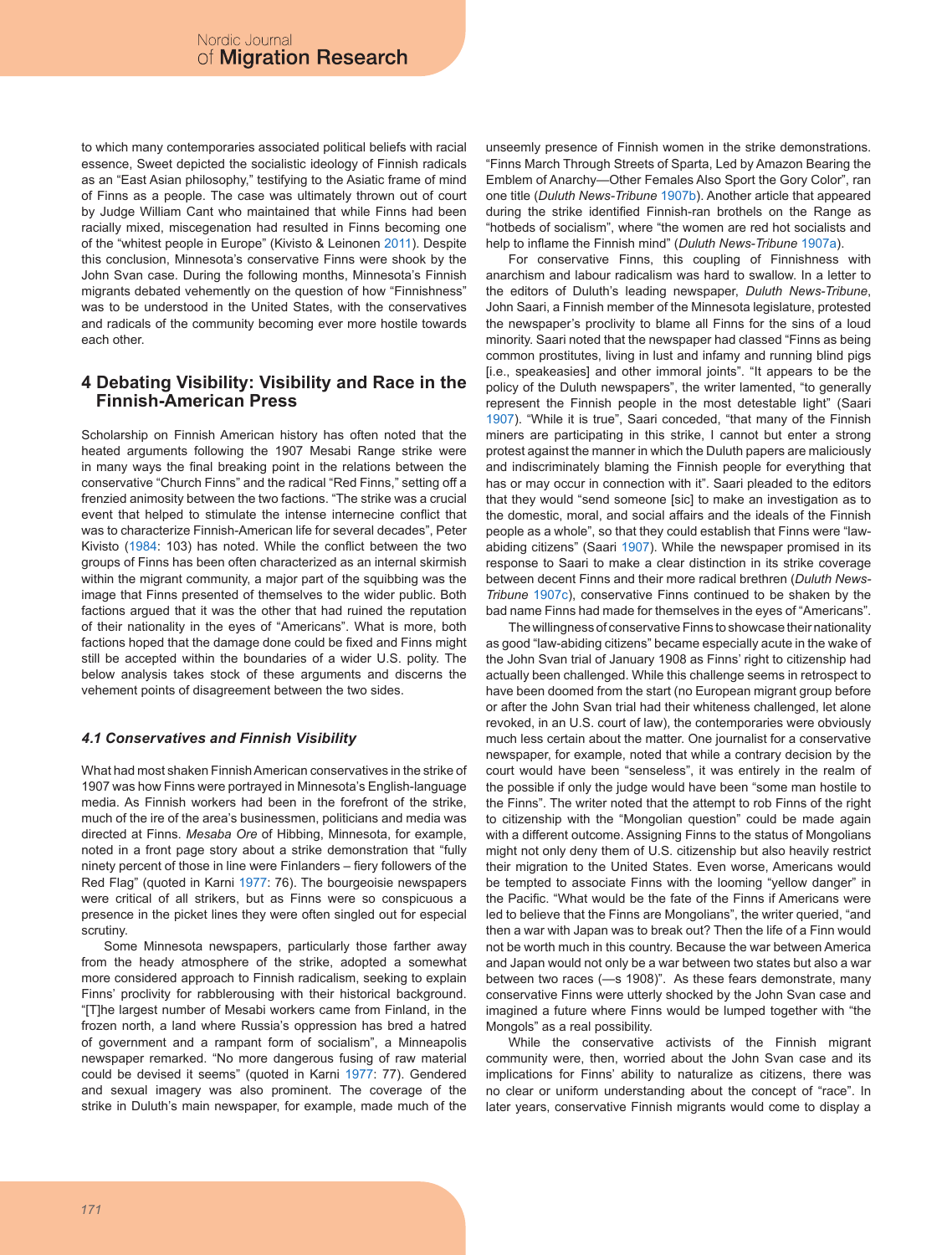strong willingness to "prove" Finnish whiteness by explicitly denying that Finns were "yellow" by race and colour (see e.g. Kivisto & Leinonen 2011), but this understanding of race-as-colour cannot not be read backwards in time (see e.g. Jacobson 1998). In 1908, Finnish migrants were still rather unknowledgeable about theories of racial heredity or anthropology, with "race", as they understood it, having more to do with behavioural traits and the level of civilizational development than with notions of biological inferiority or superiority.

This understanding of race as a civilizational and behavioural affair was common amidst other recently immigrated groups as well. In her discussion of Syrian migrants' socialization into U.S. racial and ethnic discourses, Sarah Gualtieri has noted that when first countering challenges to their status as whites in America, Syrians often formulated their claims for whiteness with preexisting notions of difference. Reared in the Ottoman *millet* system that stressed religious affiliation over other forms of difference, early Syrian migrants sought to counter Americans' suspicions as to their racial standing by emphasizing their devout Christianity and millennial traditions of civilization. It was only later that Syrians learned to define their whiteness by stressing their difference to blacks and Asians (Gualtieri 2009: 69–72).

In accordance with this civilizational and behavioural understanding of race, the Finnish conservative activists who sought to prove Finnish fitness for citizenship in the aftermath of the John Svan trial dwelled little on racial theory and more on civil behaviour. It was the unruly behaviour of socialist Finns, these conservatives argued, that was to blame for the recent attacks on Finns' racial status in the United States. For the conservative writer who had conjured up the image of Finns becoming involuntary victims of the impending race war between Japan and the United States, for example, it was through a change in behavioural patterns that Finnish Americans could best avoid the Mongolian stigma and the calamities that were sure to ensue. "Those citizens who have with their unthinking activities brought about this anti-Finnish hostility amidst Americans have put Finns in a great danger", the writer argued, and it was only by "quitting the gamble that few daredevils are playing with the happiness of our people" that Finns could throw off the threat of being denied the U.S. citizenship on racial grounds (—s 1908). "What is certain", another conservative writer bellowed, "is that our socialist group's course of action must change, because the national-minded [Finns] in this country will never allow that our revolutionaries with their rowdiness put our nationality into the position of the Chinese" (Amerikan kaiku 1908c). The suggestion that simple "rowdiness" of socialists might lead to the demotion of Finns' racial status was illustrative of the extent to which many Finns understood race in behavioural terms.

In 1908, "race" was, then, a rather nebulous and incoherent concept for many Finnish migrants; they were more comfortable in claiming their belonging to the United States with religious and civilizational concepts. As Finnish conservatives mounted a largescale campaign in Minnesota and Michigan in the spring of 1908 to advertise their fitness for citizenship to Anglo-Americans and to denounce the activities of their socialist brethren, they organized special "Citizens' Councils" for concerned Finnish Americans to correct Anglo-Americans' purportedly distorted view of Finns. The councils were led by clerics and other prominent non-socialist Finns and they were "intent on redressing what they saw as the harm socialists had done to the Finnish community" (Kivisto 1984: 103). The aim of the councils was to correct the "false" image Minnesotans had of Finns. The emphasis of this corrective effort was on convincing Anglo-Americans and other nationalities of Finns' decency and civility

and on isolating radicals from the rest of the migrant community. The statement issued by the Citizens' Committee condemned socialism as "Eastern-Asian barbarianism" and declared:

We abhor and condemn the actions of the Socialists in their past acts and inflammatory speeches disgracing the Christian Religion and civilization, tending to destroy the moral and chaste welfare of home and society, laying the foundations for atheism, corruption and anarchy […] Therefore, let it be resolved that on behalf of the majority of the Finns, that we can no longer silently bear the loss of the employers' confidence which has been caused by the instigation of the Socialists, and on the returning of that confidence depends the success and welfare of our homes (quoted in Kivisto 1984: 103–104).

In contrasting socialists' "Eastern-Asian barbarianism" with the Christian morals and civilizational attainments of conservatives, the statement of the Citizens' Council illustrates the salience of the concepts of religion and civilization for conservative Finns. For them, it was the "atheism," "corruption" and "anarchy" of their socialist compatriots that had brought Finns into bad repute in the eyes of "Americans" and it was through the alienation of these elements from the Finnish community that Finns might regain their respectability.

### *4.2 Socialists and Finnish Visibility*

While Finnish socialists were not as concerned as conservatives about the acceptance of the mainstream media, politicians or company bosses of Finns' credentials as "good citizens", they were keenly interested in the acceptance of another group of native-born Americans, that is, the labour movement and the Socialist Party of America. For Finnish socialists, it was the role that Finnish workers had played as "scabs" in past labour struggles that had tarnished the reputation of Finns in the eyes of "American workers", and it was now the prerogative of Finns in the United States to do their utmost in changing this perception of Finns. While Finns had been respected in the past by the American bourgeoisie, one socialist writer noted, "the 'Finns' had a terrible reputation" amidst American workers. "They were considered the lowliest people in many places. The Finns really were famous – as scabs. […] Finnishness was, then, manna for the exploiters, but it was bitter bile for the wage slaves". It was only when Finns have embraced socialism *en masse* that the bad name they had made for themselves would start to evaporate. "The real value of the Finns – if we are for a moment ardent 'nationals' – has risen only during the past few years and it is all thanks to socialism. […] The Finnishness that has been trampled here to a disgusting mire has now been elevated to the heights of its honorability, and it is all thanks to international social democracy" (—pi 1908).

Socialist Finns generally interpreted the accusations of Finnish "Mongolianness" as bourgeoisie attacks against socialists. The editors of a Massachusetts socialist paper ridiculed the scientific credentials of the claims of Finnish "Mongolianness" and saw racial categories as mere reflections of the social status that a given migrant group had in the eyes of American capitalists: "This research of racial origin might be a bit unscientific, but it works for Americans. The results of this kind of science are the following: If we Finns are the humble servants of the Republicans, then the blood that flows in our veins is of a Germanic variety – we are 'white-skinned[.]' [B]ut if we are unionists or socialists, then we are 'black sheep', 'Mongolians', maybe even 'blackamoors'". The socialist editors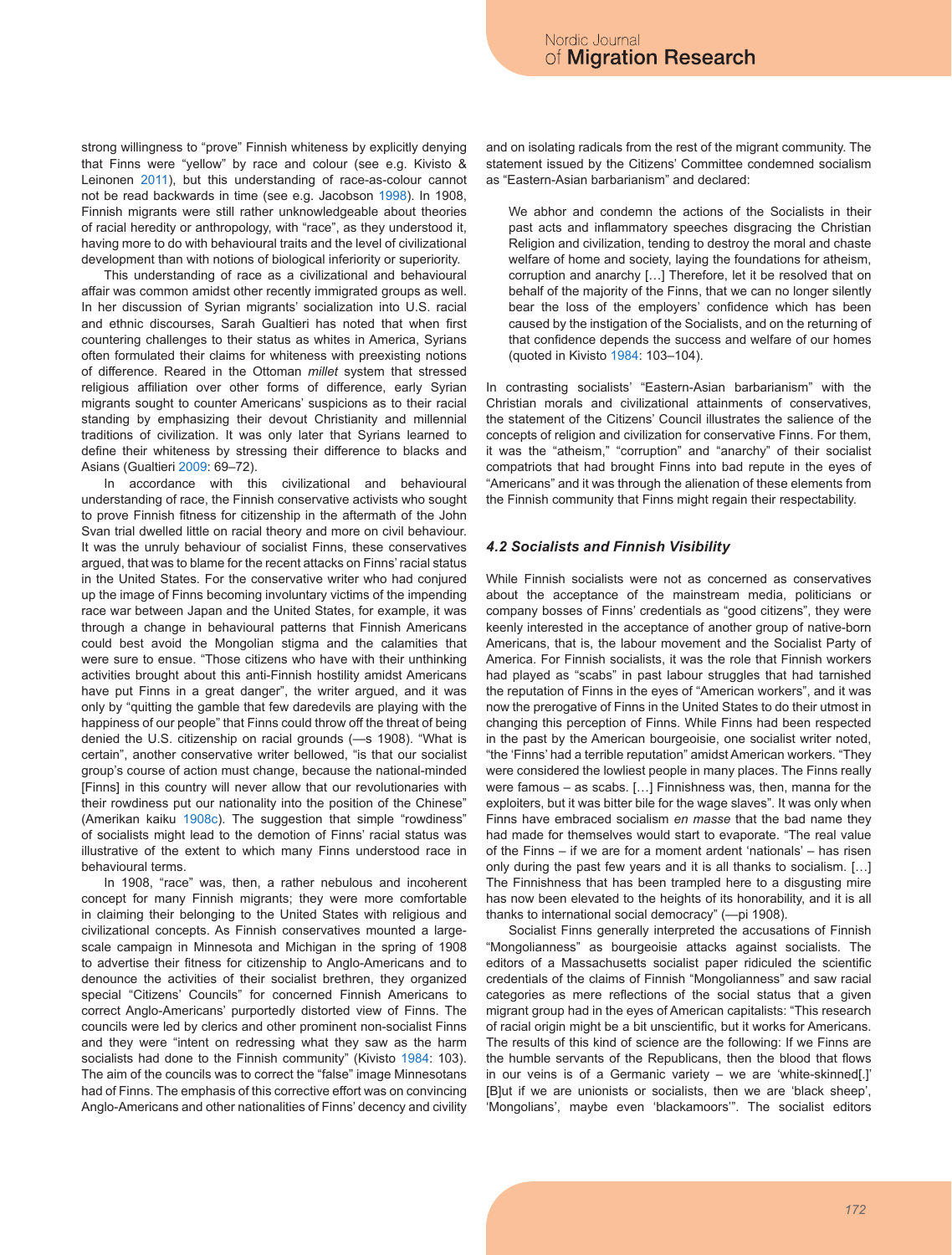dismissed promulgations of racial pride as vacuous and at odds with the more important notion of one's pride as a worker. "We do not give a hoot about what race we are – the main thing is that we are people, people who lift their noses from the dirt, who are not against other workers when living in this country as workers" (*Raivaaja* 1908).

It is naturally true that this socialist nonchalance regarding the racial status of Finns was in part a reflection of the rather secure legal whiteness of Finns in the United States; not "giving a hoot" about one's racial position was a luxury that most African or Asian Americans, for example, could ill afford (see e.g. Fox & Guglielmo 2012). The critical distance that socialist Finns adopted towards racial theories in the United States did, however, also reflect the real reserve with which many radical Finns regarded any notions of racial or national superiority. Proletarian internationalism offered an alluring vision of the world for many contemporary migrant socialists, but it was often also the experience of being a "foreigner" that made some migrants retain a critical distance from racist discourses, associated as they were with nativist hostility.

But for some Finnish socialists, the universality of their internationalism did have its limits, and, in a certain irony, these limits were often drawn in a manner similar to their conservative rivals: against "Asians". In their attempts to prove themselves as good, organized socialists in the eyes of the U.S. labour organizations and the Socialist Party, Finnish socialists had to do their utmost to shake off the image of Finns as "scabs" and "strikebreakers"; in other words, as workers who were not capable of organizing themselves and of fighting for decent standard of living like other American workers. This attempt required that Finnish workers distance themselves from those migrant workers who assumedly did fit this bill. For the early 1900s U.S. socialists, the group that was the most despised for its purported inability to organize and live like "white workers" was "the Orientals". The movement for Chinese exclusion in California and elsewhere in the western United States had relied heavily on labour support, and as the question of the Japanese exclusion heated up in the early 1900s, the conservative labour movement and also the more radical Socialist Party were again united in their opposition to immigration of "Orientals". This opposition mixed economic, cultural and racial arguments. Morris Hillquit, a leading Party theoretician, wanted to see the gates closed from "all backward races", while another theoretician, Victor Berger, was insistent that he would "fight for my wife and children […] for all your wives and children" against "Asiatic immigration". When the Socialist International in its 1907 Stuttgart conference decreed that its member parties should work to organize migrant workers, the Socialist Party of America adopted a different course of action and continued in its opposition to the migration and organization of Asian workers (Daniels 1962: 30).

The entrance of the Finnish Socialist Federation to the Socialist Party of America in 1906 coincided with these debates on the "Asian question". While Finnish socialists did assent to the general line of the Party on the question, there was some internal squabbling. These tensions emerged in a debate on the pages of the socialist *Työmies* just days after the John Svan case in January 1908 when one socialist Finn, J. Fellström, critiqued the Socialist Party's position on the "Asian question" as detrimental to working-class solidarity and a concession to bourgeoisie "race hatred". "[The Socialists] think, like the bourgeoisie, that Asia for the Asians and America for the Americans. We own this half of the globe where we must hunt Asians. There's liberty, fraternity, and equality for you!" (Fellström 1907). On the same page, accompanying the Fellström letter, was a reply penned by a defender of the Socialist Party position. The author noted that while a "lengthy reply" was not necessarily

required, "considering the general opinion [on the Asian question] in the Finnish Federation", the author still wanted to point out the flaws in Fellström's argument and to defend the U.S. Socialists' position so that the Finnish socialists, who "were themselves a migrant folk", would have "a clear line in this question". The author concurred with both the economic and, more interestingly, cultural explanations for the Asian exclusion of the Socialist Party. The author noted that if "an unlimited flood of Asians" were to hit the shores of the United States, even Finns working the mines of the Midwest would not be spared from the detrimental impact of Asians on wages (T.H. 1908).

But it was not only the economic competition with the Chinese that aroused the ire of the Finnish socialist writer, it was also the strange culture that these Asians brought with them across the Pacific. "One can get an idea of the lifestyle of the Chinese [...]," the author remarked, "if one takes a look into a window of a 'laundry' some night". "There one can see a gang of thin ghosts sitting around a table, using a pair of forceps to eat grains of rice as small as a mosquito one at a time". "The Asian races must develop forward in their own country and white-skinned workers everywhere must help in that development", the author concluded (T.H. 1908). While it is true, then, that Finnish socialists were not particularly active in the anti-Chinese fulminations of the late 1800s and early 1900s, as Peter Kivisto has noted, most of them do appear to have conformed to the anti-Asian policies of the Socialist Party with apparent ease. What is more, as Kivisto suggests, Finnish workers also reaped the benefits from these exclusionary policies supported by the labour organizations and the socialists. When a violent mob had driven the Chinese off the Wyoming coalfields in the late 1800s, for example, the Chinese labourers were largely replaced by Finns (Kivisto 1984: 88–89).

The position of Asian workers as despised "scabs" in the eyes of the labour unions and much of the Left in the United States made the Chinese and other Asian workers in many ways a pariah class from which other migrant workers needed to distance themselves. While socialist Finns were, then, not as concerned as their conservative compatriots about the U.S. bourgeoisie thinking of them as "Mongols", they were more sensitive to the associations between Finnish workers and Asian workers. Criticizing heavily his conservative compatriots' efforts to "salvage" the reputation of Finns in the eyes of the American bourgeoisie, one socialist writer made the point that it was not by challenging the power of the U.S. bourgeoisie—as socialists had done—that Finns risked being identified as Asians; rather, he suggested, it was just by kowtowing in front of the bosses that Finnish workers were in danger of being classed with the Chinese and other Asians. "A fact is", he contended, "that the American working population is well organized […] and they naturally frown upon those foreign workers who are unable to organize. This is what explains the hostility towards the Japanese, the Chinese, and all other nationalities and races that are unable to organize". Finns had in some localities been in a similar position, pulling down wages and breaking strikes; it was only when Finnish workers had joined unions and taken a prominent role in industrial actions that the ill repute that Finns had made for themselves had started to evaporate (*Työmies* 1908).

It was clear from the context that the writer was not inclusive of Asians in his definition of the "proper workers of this country". Equally clear was the fact that if Finns wanted to be accepted and to belong to this class of "proper workers", they needed to stop acting like Asians. The irony of the socialists' and conservatives' debate on the visibility of Finnishness in the United States was that they sometimes shared one underlying assumption: Finns should not be classed with Asians.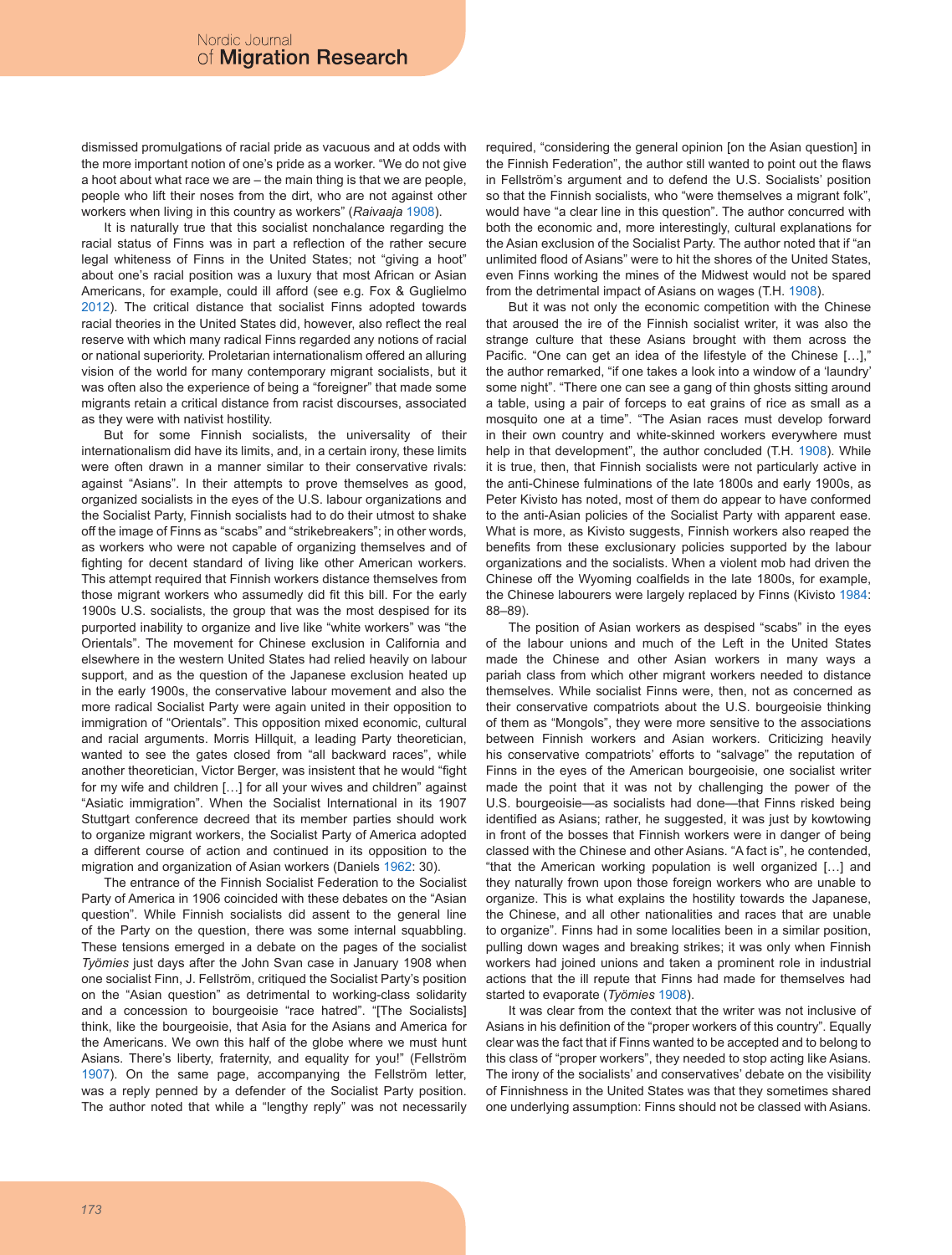## **5 Conclusions**

As Johanna Leinonen and Mari Toivanen (2014) point out, scholars relying on notions such as "visibility" and "invisibility" should pay attention to the processes of racialization and "othering" that are at play in the construction of such notions. The analysis of Finnish migrants' debates on the preferable forms of visibility in the early 1900s United States is a testament to this acute observation. Both conservative and socialist Finns argued that Finns had been or were "visible" in a wrong way and both made efforts to increase Finns' visibility in the United States in a more positive way. They disagreed heavily on what they meant with desirable visibility, but they both formulated their arguments in the same historical and social context of the turn-of-the-century United States, where migrant visibility was often hard to detach from discourses of race. How migrants interpreted the concept of race was, however, not a straightforward matter.

The analysis of the debates on Finnish visibility in the early-1900s United States has, then, implications for studies on race and immigration in a broader sense as well. As the examination of Finnish conceptions of "race" suggests, migrant views on race were often instable and incoherent, with few migrants being but shallowly knowledgeable about contemporary racial theorizations in eugenics or anthropology. While Finnish migrants were generally aware of the racial hierarchy that positioned "Mongolian" or "yellow" races below "European" or "white" races in the United States and beyond, they had no clear or coherent idea on the implications of this hierarchy there emerged, in other words, no immediate sense of Finns needing to "claim their whiteness" in the early years of the 1900s. For some, mainly in the conservative camp, the claims of Finnish "Mongolianness" were understood in cultural and moral terms: the "anarchy" and "corruption" of socialist Finns had resulted in Finns being lumped together with Asians, which meant that the changes in behavioural patterns were necessary to "right" the American

### **References**

- —s, 1908, "Kansa walweille! Se mongolialaiskysymys", *Amerikan kaiku*, 28.1.1908.
- —pi, 1908, 'Suomalaisten arvo kohoaa', *Työmies*, 7.1.1908.
- *Amerikan kaiku*, 1908a, "Nykyinen asemamme", *Amerikan kaiku*, 28.1.1908.
- *Amerikan kaiku*, 1908b, "Nykyinen asemamme III", *Amerikan kaiku*, 7.2.1908.
- *Amerikan kaiku*, 1908c, "Kansallisuusasia ja sosialistiskumoukselliset", *Amerikan kaiku*, 28.2.1908.
- Daniels, R 1962, *Politics of prejudice: the anti-Japanese movement in California and the struggle for Japanese exclusion*, University of California Press: Berkley.
- *Duluth News-Tribune*, 1907a, 'Political salve and evils of "blind pigs"', *Duluth News-Tribune*, 21.7.1907.
- *Duluth News-Tribune*, 1907b, 'Blood red flag is flaunted by the Federation strikers. Finns march through streets of Sparta, led by Amazon bearing the emblem of anarchy—other females also sport the gory color. Violence is expected today', *Duluth News-Tribune*, 22.7.1907.
- *Duluth News-Tribune*, 1907c, 'Correspondence', *Duluth News-Tribune*, 28.7.1907.
- Fellström, J 1908, 'Keltainen vaara', Työmies, 18.1.1908.

conception of Finns. For socialists, on the other hand, the claims of Finns' "Mongolianness" were interpreted as reflections of capitalist power politics. As Finnish socialists had started to claim their economic and political rights as workers, the U.S. capitalists sought to malign them with racist characterizations. This coupling of racial categories with economic power politics gave impetus to both rather insightful anti-racist argumentation and to attempts at proving Finnish workers' credentials as good "American workers" by distancing them from the purportedly unorganizable Asian workers.

While this paper has been preoccupied with historical material, the conclusions that can be drawn from the above analysis have implications for studies of contemporary migration as well. As scholars examine migrants' desires to be seen by the "host society" in a certain way, there is an acute need to stay sensitive to internal tensions and contestation as well as to power dynamics at play. The question of who can claim the right to speak for his or her "group" or "community"—and in what discursive terms—is just as relevant today as it was some hundred years ago in Minnesota.

**Aleksi Huhta** is a doctoral student at the Department of General History at the University of Turku, Finland. His dissertation examines the ways in which Finnish migrants to the United States understood race and whiteness and how they conceptualized their own position in American racial hierarchies. His research interests include the study of race and ethnicity and migration history.

## **Acknowledgements**

The author thanks Dr. Johanna Leinonen, Dr. Mari Toivanen, the anonymous reviewers and the editors of the NJMR for their helpful comments and criticisms of earlier drafts of this paper. Kone Foundation funded the author during the writing of this article.

- Fox, C & Guglielmo, TA 2012, 'Defining America's racial boundaries: blacks, Mexicans, and European immigrants, 1890–1945', *American Journal of Sociology*, Vol. 118, No. 2, 327–379.
- Gualtieri, SMA 2009, *Between Arab and White: Race and ethnicity in the early Syrian American diaspora*, University of California Press: Berkley.
- Guglielmo, TA 2004, *White on arrival: Italians, race, color, and power in Chicago, 1890–1945*, Oxford University Press, Oxford.
- Higham, J 1968, *Strangers in the land: patterns of American nativism, 1860–1925*, Atheneum: New York.

Ignatiev, N 1995, *How the Irish became White*, Routledge, New York.

- Jacobson, MF 1998, *Whiteness of a different color: European immigrants and the alchemy of race*, Harvard University Press: **Cambridge**
- Karni, MG 1977, 'The founding of the Finnish Socialist Federation and the Minnesota strike of 1907', *For the common good: Finnish immigrants and the radical response to industrial America*. Tyomies Society, Superior, Wis.
- Kemiläinen, A 1998, *Finns in the shadow of the 'Aryans'. Race theories and racism*, SHS, Helsinki.
- Kero, R 1997, *Suomalaisina Pohjois-Amerikassa: siirtolaiselämää Yhdysvalloissa ja Kanadassa*, Siirtolaisuusinstituutti, Turku.